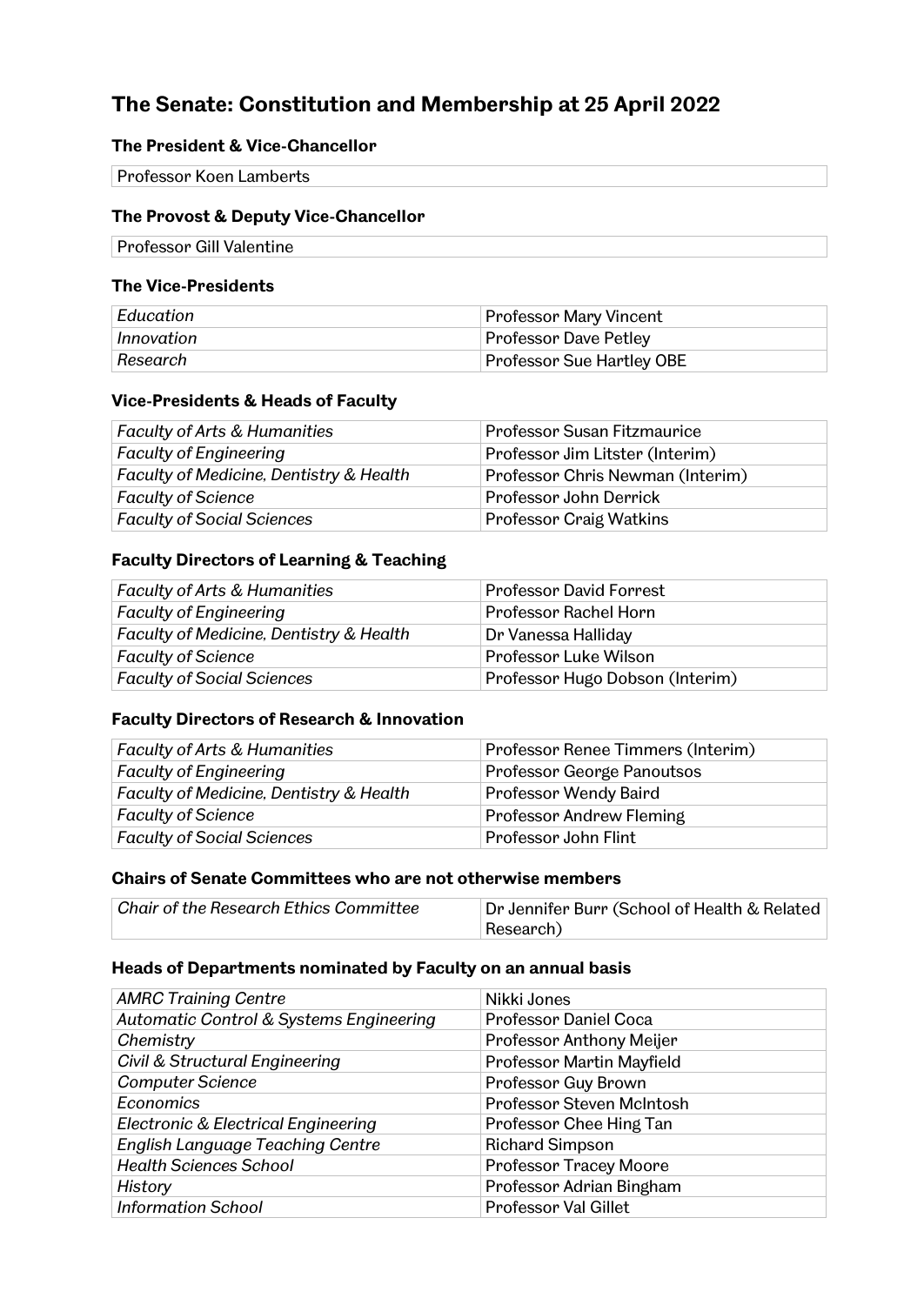| Law                                           | Professor Graham Gee               |
|-----------------------------------------------|------------------------------------|
| Lifelong Learning                             | Dr Willy Kitchen                   |
| <b>Management School</b>                      | Professor Rachael Finn             |
| Materials Science & Engineering               | Professor Serena Cussen            |
| <b>Medical School</b>                         | <b>Professor Michelle Marshall</b> |
| Music                                         | Dr Simon Keegan-Phipps             |
| Neuroscience                                  | <b>Professor Chris McDermott</b>   |
| <b>Oncology &amp; Metabolism</b>              | Professor Allan Pacey              |
| <b>Politics &amp; International Relations</b> | <b>Professor Ruth Blakeley</b>     |
| Psychology                                    | Professor Elizabeth Milne          |
| <b>School of Biosciences</b>                  | Professor Robert Freckleton        |
| <b>School of Clinical Dentistry</b>           | <b>Professor Chris Deery</b>       |
| <b>School of Mathematics &amp; Statistics</b> | Professor Jeremy Oakley            |
| Sociological Studies                          | <b>Professor Nathan Hughes</b>     |

#### **Executive Director of Academic Services**

Rob Sykes

# **University Librarian**

Anna Clements

#### **Elected representatives of staff in Grade 7 & above**

# For the period until 2024

| Professor Sumon Bhaumik       | <b>Faculty of Social Sciences</b>         |
|-------------------------------|-------------------------------------------|
| <b>Professor Caitlin Buck</b> | <b>Faculty of Science</b>                 |
| Dr Joshua Forstenzer          | <b>Faculty of Arts and Humanities</b>     |
| Matt Jones                    | <b>Professional Services</b>              |
| Professor Janine Kirby        | Faculty of Medicine, Dentistry and Health |
| Dr Matthew Malek              | <b>Faculty of Science</b>                 |
| Dr Ben Purvis                 | <b>Faculty of Social Sciences</b>         |

# For the period until 2023

| Dr Ross Bellaby              | <b>Faculty of Social Sciences</b>         |
|------------------------------|-------------------------------------------|
| Revd Dr Jeremy Clines        | <b>Professional Services</b>              |
| Dr Sarah Hale                | Extra-Faculty                             |
| Louise Hall                  | <b>Professional Services</b>              |
| Dr Candice Majewski          | <b>Faculty of Engineering</b>             |
| Dr Edith Poku                | Faculty of Medicine, Dentistry and Health |
| Professor Christopher Stokes | Faculty of Medicine, Dentistry and Health |
| Dr David Vessey              | Extra-Faculty                             |

# For the period until 2022

| Professor Stephen Beck        | <b>Faculty of Engineering</b>             |
|-------------------------------|-------------------------------------------|
| Dr Lynne Bingle               | Faculty of Medicine, Dentistry and Health |
| Anna Cantrell                 | Faculty of Medicine, Dentistry and Health |
| Professor Jane Grasby         | <b>Faculty of Science</b>                 |
| <b>Professor Russell Hand</b> | <b>Faculty of Engineering</b>             |
| Ana Hidalgo-Kingston          | <b>Professional Services</b>              |
| Professor Jane Hodson         | <b>Faculty of Arts and Humanities</b>     |
| Dr Nicholas Murgatroyd        | Extra-Faculty                             |
| Dr Siobhán North              | <b>Faculty of Engineering</b>             |
| Dr Stefanie Pukallus          | <b>Faculty of Social Sciences</b>         |
| Dr Simon Rushton              | <b>Faculty of Social Sciences</b>         |